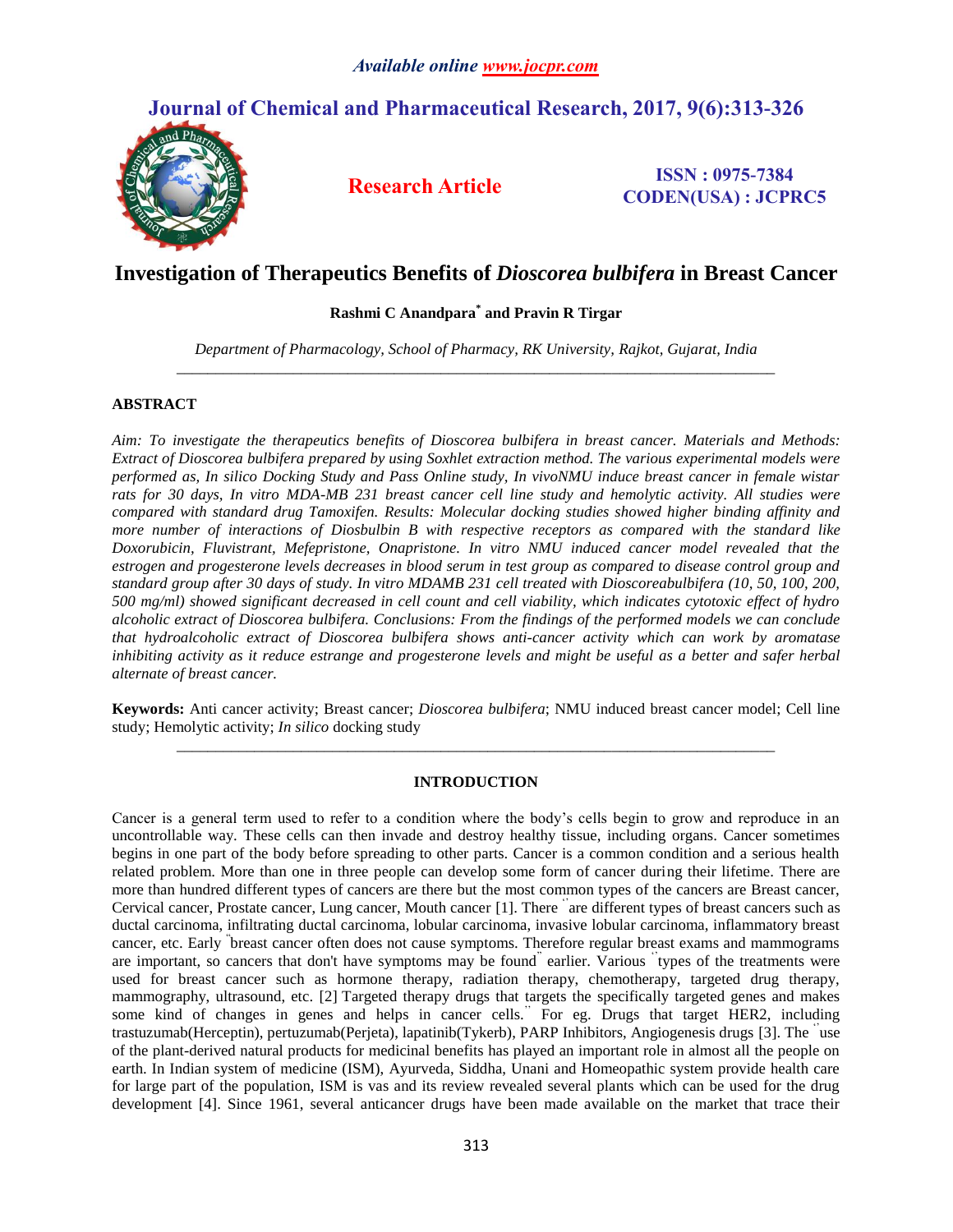origins to plants such as Taxol(Paclitaxel) [4], Navelbine [4], and Gemzar(Gemcitabine) [5], Oncovin(Vincristine) [6] etc are allopathic drugs used in cancer disease but have serious side effects and also they are very costly as compared to herbal medicines and also have very less side effects so we choose herbal drug for the management of cancer disease<sup>"</sup> i.e. Dioscorea bulbifera(Varahikand). *Dioscorea bulbifera* "is one of the unique medicinal plants among 600 species in the family Dioscoreaceae which has found its importance in traditional medicine throughout the world. Aglycons of its steroid saponins like diosgenin have gained attention as precursors in the synthesis of sex hormones, cardiatonic glucosides, fertility control compounds, corticosteroids and anabolic<sup>"</sup> agents [7]. It <sup>"</sup>also possess the various activities like anti-tumor, anti-diabetic, anti-inflammatory, gastroprotective, anti-oxidant, etc types of" activity [8]. Dioscorea bulbifera contains Diosbulbin B as chemical constituent which is used in synthesis of corticosteroids which is responsible for management of breast cancer [9]. Research herb possess the anti-oxidant property by acting on free radicals like DPPH and OH ions so it can be used in management of cancer disease [10,11].Mixture of different parts of the plants i.e leaf, roots and bulbs were used in this study for the management of breast cancer.

It is reported that *Dioscorea bulbifera* possess the anti tumor activity so it can be used in management of breast cancer [8]. To complete this investigation of *Dioscorea bulbifera* various experimental models were used, such as *In Silico* method (Docking study) from that we can come to know about the binding affinity of the drug towards the respective receptors, *In vitro* model (Hemolytic Assay) from that we can come to know about the dose of the drug as well the cytotoxic effect of the drug, *In vivo* (N methyl nitrosoureinduce model), from that we can come to know about the pharmacological effects of the drug.

# **MATERIALS AND METHODS**

## **Collection and authentification**

The plant used in this study was acquired from local area near Porbandar city. Authenticity of this plant was confirmed by Mrs. Trupti Marakna, Assistant Professor, School of Science, RK University by comparing their morphological characters with the description mentioned in different standard texts.

## **Pharmacognostic studies**

Morphological charecterization of crude herb was done and compared with available literature.

#### **Extraction (Figure 1)**



**Figure 1: Method performed for extraction**

Extraction of Diosbulbin B from *Dioscorea bulbifera* was done by Soxhlet extraction (continuous hot extraction) process. Plant was collected from local area near Porbandar region and was dried in open atmosphere. Pulverisation of different parts of plants was prepared. Weighed powder was placed in thimble and measured amount of extract solvent (70%V/V methanol) was added. Evaporation of extract solvent will be done using water bath. % yield will be measure.

# **Experimental models**

# *In silico* **model**

**Pass online study:** Structure of Diosbulbin B was downloaded from website https://pubchem.ncbi.nlm.nih.gov/ and saved as pdf file format. This file format does not open in PASS online software. Therefore, it was converted to .mol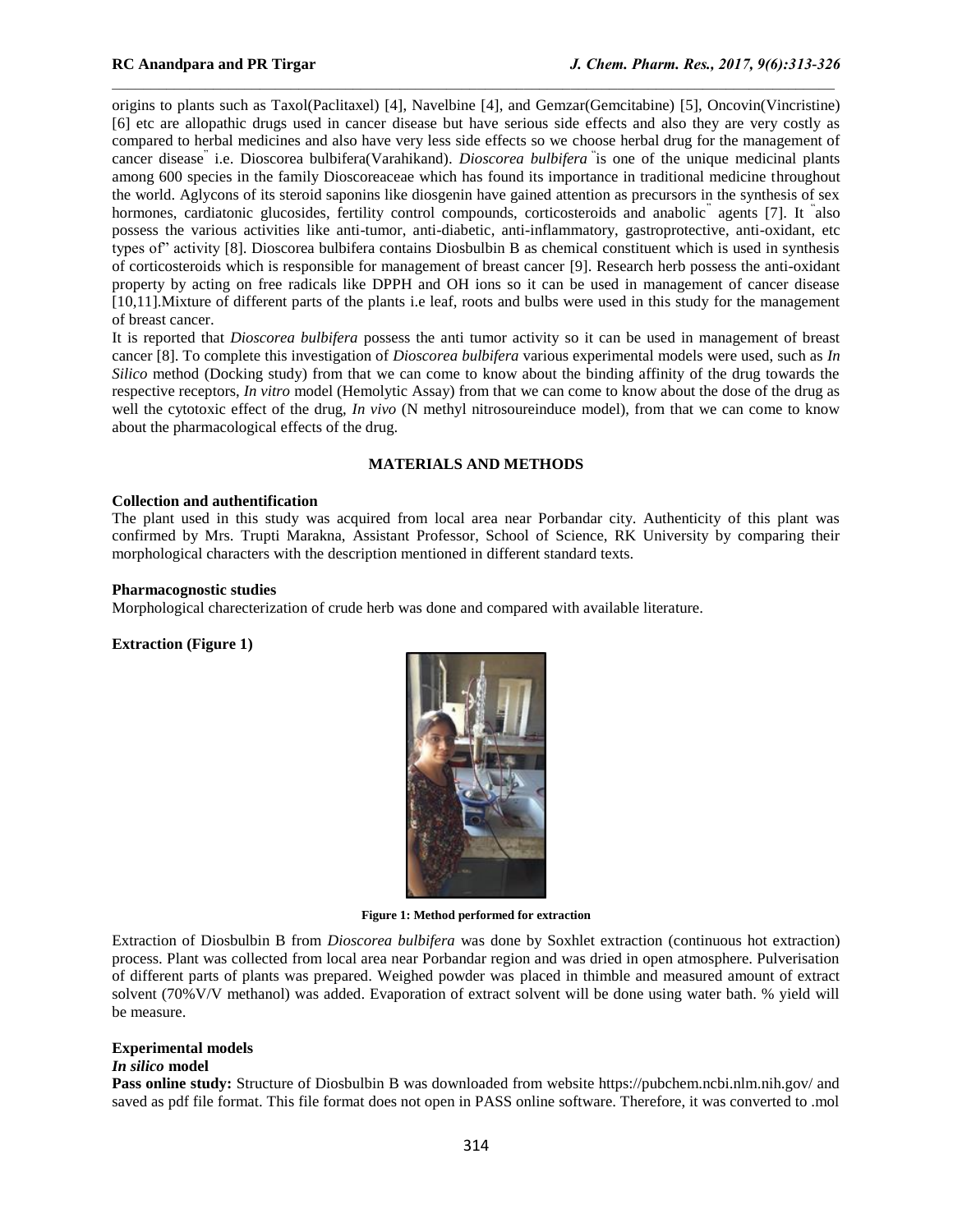file format by using OpenBable GUI 2.3.2 software. This file was uploaded in PASS online software and predicted biological activity profile for Diosbulbin B was obtained.

**Docking protocol:** For " docking, ligands and proteins are required in .pdbqt file format. They were prepared for docking using AutoDock Tool 1.5.6 (ATD). Also, grid box sizes were decided using the same programme. Finally, molecular docking was done using AutoDock Vina 1.0 and further steps for docking were followed as" under [12,13].

#### **In vitro model Hemolytic assay [14]:**

Blood was collected by retroorbital method from animals in tube containing anti-coagulant. Blood solution was prepared by washing six times with tris buffered solution (TBS), containing 6.05 gm tris HCL, 8.76 gm NaCl in 800 ml distilled water and pH 7.6 of solution was adjusted by 1M HCl. Following last wash, red blood cells (RBC) were diluted to 1/10 of their volume with TBS. The assay was performed by mixing 0.3 ml of RBC solution with 1.2 ml of crude extract; 1.2 ml of distilled water was set as positive control and 1.2 ml of TBS as a negative control. The mixture were kept vortexed, left for 2h at room temperature, and then centrifuged at 4000 RPM for 10 min at 40°C. Absorbance of supernants were measured at 541 nm in UV visible spectrophotometer. The percentage hemolysis of each fraction was calculated using expression below (Figure 2).



Abs(sample)-Abs(negative control) Hemolytic activity  $=$  $\times 100$ 

**Figure 2: Remi Centrifuge**

# **Cell line Study [15]:**

Approximately 10,000 cells were plated per well in a 96 well plate and the plate was incubated at 37 degree Celsius in a  $CO<sub>2</sub>$  incubator. Thereafter the cells were treated with the different concentrations of the compound. Each concentration was tested in triplicates. The plate was then incubated at 37 degree Celsius in a  $CO<sub>2</sub>$  incubator.

Thereafter, the cell viability upon 48 hours of drug treatment was assessed using MTT assay.

20 microliter of 5mg/ml MTT solution were added to each well after 46 hours of drug exposure and the plate were incubated at 37 degree Celsius in a  $CO<sub>2</sub>$  incubator for 2 hours.

The reduction of MTT by the viable cells leads to the formation of formazon. The medium were removed from the wells and 100 microliter of DMSO was added to dissolve the formazon crystals and absorbance of the dissolved formazon was taken at 570 nm using plate reader. Percent cell viability was calculated by equating the absorbance of the control well to 100 percent viability performed in Perd University, Ahmedabad.

# *In vivo* **model**

# **N- methyl nitrosourea (NMU) induce cancer model [16]:**

Female wistar rats at 21 days of age were selected for experiment. NMU (50 mg/kg i.p.) were injected on 1, 7, 14, 21 days alternately through left and right abdominal wall. The MNU was always dissolved immediately before use in 0.9 % NaCl adjusted to pH 4 with acetic acid. The solubility of NMU in water at room temperature was 1.4 % (w/v). The experiment was terminated on the 30th day of the animals' age. At the end of 30 days of study blood were collected from animals by retroorbital method and serum was separated by centrifugation. Then serum was subjected for the analysis of estrogen and progesterone level by ARCHITECT *i* system.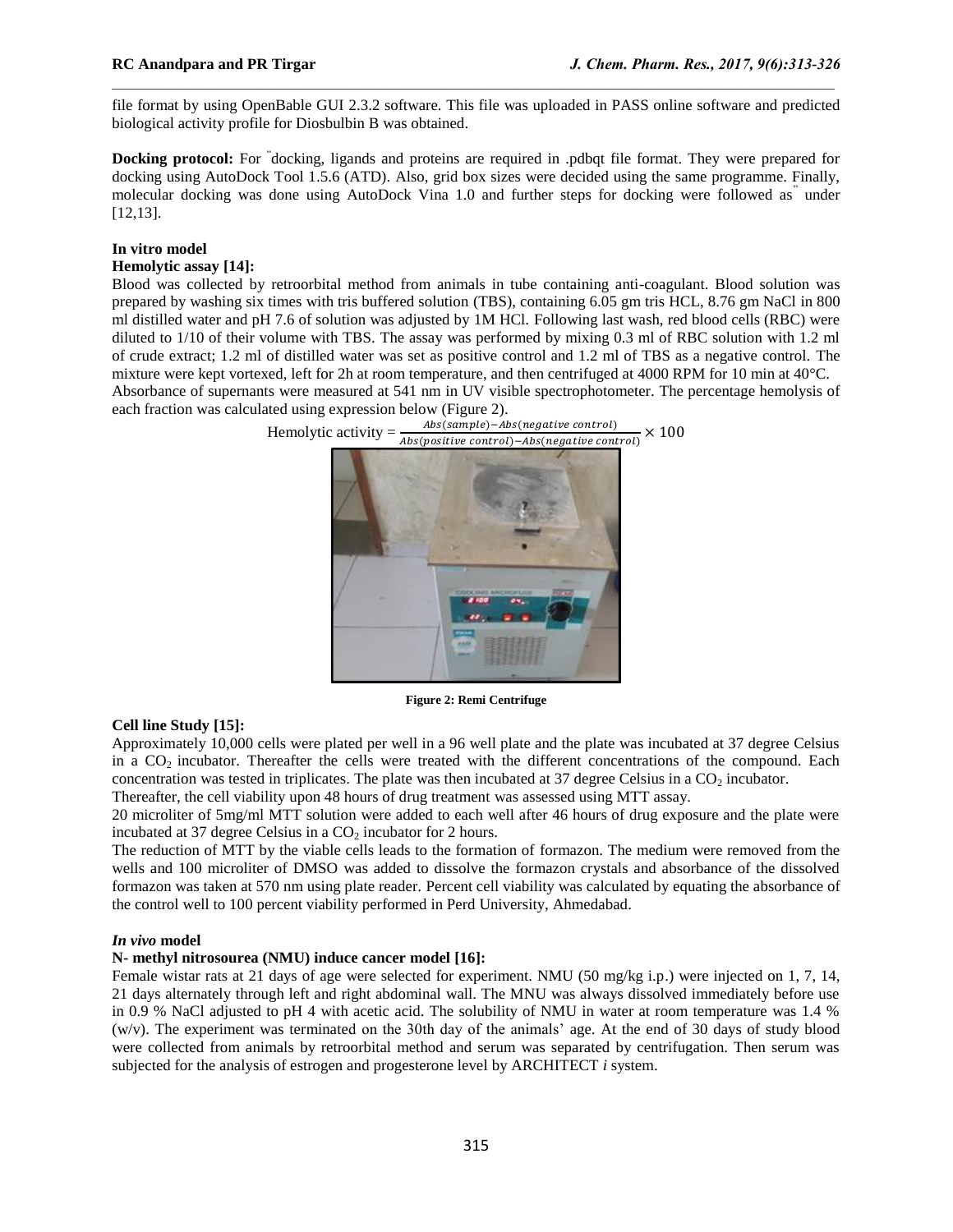# **Biochemical parameters:**

## Serum: Estrogen, Progesterone

Assay Procedure for estrogen: The system automatically performs the following actions:

Dispenses 80µL of sample and 75µL of Ancillary Pack Reagent into a cuvette and incubates for 4.5 minutes at 37°C. Dispenses 75µL of Lite Reagent and incubates for 2.75 minutes at 37°C.

Dispenses 100µL of Solid Phase Reagent with 25µL of Ancillary Well Reagent and incubates for 5.5 minutes at 37°C. Separates, aspirates, and washes the cuvette with wash 1 and dispenses 300 µL of Acid Reagent and Base Reagent each to initiate the chemiluminescent reaction.

#### **Calculation of results:**

The system reports serum estradiol results in pg/mL (common units) or pmol/L (SI units), depending on the units defined when setting up the assay. Conversion formula is  $1 \text{ pg/mL} = 3.67 \text{ pmol/L}$ 

#### **Assay procedure for progesterone:**

Load the ARCHITECT Progesterone Reagent Kit on the ARCHITECT*i* System. Verify that all necessary assay reagents are present. Ensure that septums are present on all reagent bottles. The minimum sample cup volume is calculated by the system and is printed on the Order list report. No more than 10 replicates may be sampled from the same sample cup. To minimize the effects of evaporation verify adequate sample cup volume is present prior to running the test. If using primary or aliquot tubes, use the sample gauge to ensure sufficient patient specimen is present. ARCHITECT Progesterone Calibrators and Controls must be mixed thoroughly by low speed vortex or inversion prior to use. To obtain the recommended volume requirements for the ARCHITECT Progesterone Calibrators and Controls, dispense a minimum of 200 µL of each calibrator or a minimum of 150 µL of each control into each respective sample cup. Load samples and press run.

#### **List of chemical and instruments needed:**

| <b>Instruments</b>        | <b>Equipments</b>            |
|---------------------------|------------------------------|
| Heating mental            | Micro pipette and micro tips |
| Cooling centrifuge        | <b>EDTA</b> tubes            |
| Weighing balance          | Eppendorf                    |
| Spectrophotometer         | Capillary                    |
| <b>ARCHITECTi System</b>  | Small plastic beakers        |
| CO <sub>2</sub> incubator | Tuberculin syringe           |
| Plate Reader              | Oral feeding needle          |
| Laminar flow hood         | Dissection Box               |

#### **Chemicals:**

Water, methanol, diethyl ether, DMSO etc. 5.6 Statistical Analysis Method To checking the significance of data, following statistical tests were performed;

ANOVA: to see variability within all the groups.

Tuckey's test: for the same purpose mentioned in above test.

INSTAT software: to derive all the statistical terms like Standard Error of Mean (SEM),

ANOVA, *P*-value, Degree of freedom, Standard deviation, etc

#### **RESULTS**

## **Pharmacognostic evaluation of Hydroalcoholic extract of** *Dioscorea bulbifera*

Extract of crude drug prepared by Soxhlet extraction method using methanol and water as solvent. After completion of three cycles solvent in RBF is evaporated and 27.37% W/W yield is obtained having dark brown colour and semisolid consistency (Table 1).

#### **Table 1: Pharmacognostic evaluation of extracts of** *Dioscorea bulbifera*

| Extract                                              | % W/W vield | Colour     | Consistency |
|------------------------------------------------------|-------------|------------|-------------|
| Hydroalcoholic extract of <i>Dioscorea bulbifera</i> | 27.37%      | Dark Brown | Semi solid  |

# **Phytochemical screening of hydroalcoholic extract of** *Dioscorea bulbifera*

The extracts obtained from Soxhlet were subjected to various chemical tests to determine the presence of phytochemical constituents like favanoids, terpenoids, steroid, saponin, cardiac glycosides. The result is reported below (Table 2)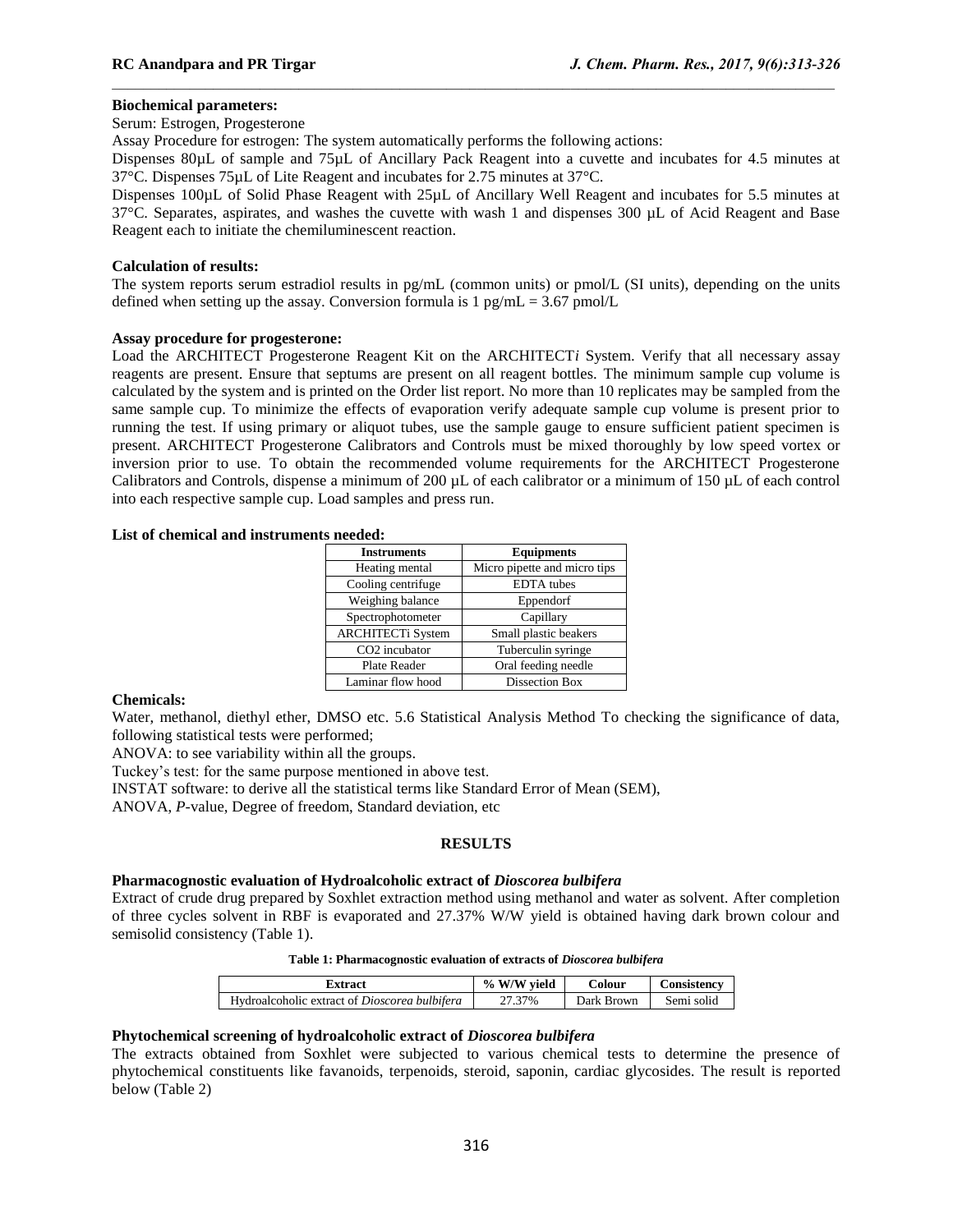| <b>Type of extract</b> | <b>Name of Compound</b> | Dioscorea bulbifera |
|------------------------|-------------------------|---------------------|
| Hydroalcoholic extract | Cholesterol             |                     |
|                        | Alkaloid                |                     |
|                        | Flavanoid               | $^{+++}$            |
|                        | Terpenoid               | $^{+++}$            |
|                        | Cardiac glycoside       | $++$                |
|                        | Steroid                 | $^{++}$             |
|                        | Saponin                 |                     |

**Table 2: Phytochemical screening of extracts of** *Dioscorea bulbifera*

+ indicates the presence of phytochemical constituents; - indicates the presence of phytochemical constituents

## **Pass online study for activity prediction:**

Predicted pharmacological activities of diosbulbin B using Pass online software revealed that Diosbulbin B might be active (Pa) 93.6 % as BRAF expression inhibitor, 82.6 % apoptosis inducer, 74.2% as antineoplastic, 59% TNF expression inhibitors, 48% chemopreventive as cancer treatment. (Table 3)

**Table 3: Activity determination Study of** *Dioscorea bulbifera* **using PASS Online Software**

| Pа    | Pi    | <b>Activity</b>                  |
|-------|-------|----------------------------------|
| 0,936 | 0,001 | <b>BRAF</b> expression inhibitor |
| 0,826 | 0,006 | Apoptosis agonist                |
| 0,742 | 0,019 | Antineoplastic                   |
| 0,590 | 0,014 | TNF expression inhibitor         |
| 0,569 | 0,017 | AR expression inhibitors         |
| 0,480 | 0,016 | Chemopreventive                  |

Pa – Probability of activation; Pi – Probability of inactivation

# *In silico* **study- Docking study of** *Dioscorea bulbifera:*

From docking study of *dioscorea bulbifera*, we come to know about the binding affinity of drug towards the respective receptor. If drug is having more binding affinity then it requires less energy for binding. From the below result of binding affinity of Diosbulbin B with the estrogen protein/receptor, there was significant decrease in binding affinity as compared to Doxorubicin as standard drug. There was no any kind of significant difference of binding affinity of Diosbulbin B as compared to Fluvestrant as standard drug (Table 4) (Figures 3 and 4).

| Mode        | <b>Estrogen</b> |                    |                   |                    |  |  |
|-------------|-----------------|--------------------|-------------------|--------------------|--|--|
|             | Diosbulbin B    | <b>Doxorubicin</b> | <b>Temoxifene</b> | <b>Fluvestrant</b> |  |  |
|             | $-12.4$         | $-9.5$             | $-7.3$            | $-9.9$             |  |  |
| 2           | $-12$           | $-9.3$             | $-7.1$            | $-9.3$             |  |  |
| 3           | $-11.1$         | -9                 | $-7$              | $-9.3$             |  |  |
| 4           | $-10.4$         | $-8.9$             | $-7$              | $-9.3$             |  |  |
| 5           | $-10.2$         | $-8.7$             | $-6.9$            | $-9$               |  |  |
| 6           | $-10.2$         | $-8.6$             | $-6.8$            | $-9$               |  |  |
| 7           | $-10.2$         | $-8.5$             | $-6.7$            | $-9$               |  |  |
| 8           | $-10.1$         | $-8.4$             | $-6.7$            | $-9$               |  |  |
| $\mathbf Q$ | $-10.1$         | $-8.4$             | $-6.6$            | $-9$               |  |  |

**Table 4: Docking study of Diosbulbin B with estrogen receptor**

Binding affinity of Diosbulbin B decreases with the progesterone receptor as compared to Doxorubicin, Mefepristone and Onapristone (Table 5).

| Table 5: Docking study of Diosbulbin B with progesterone receptor |  |  |  |
|-------------------------------------------------------------------|--|--|--|
|                                                                   |  |  |  |

| Mode           | <b>Progesterone</b> |                    |                     |             |  |  |
|----------------|---------------------|--------------------|---------------------|-------------|--|--|
|                | Diosbulbin B        | <b>Doxorubicin</b> | <b>Mefepristone</b> | Onapristone |  |  |
|                | $-12.3$             | $-11.1$            | $-10.3$             | $-10.6$     |  |  |
| $\overline{c}$ | $-11.8$             | $-10.7$            | $-10$               | $-9.7$      |  |  |
| 3              | $-11.8$             | $-10.3$            | $-9.9$              | $-9.2$      |  |  |
| 4              | $-11.8$             | $-10.3$            | $-9.8$              | $-9.2$      |  |  |
| 5              | $-11.6$             | $-10.1$            | $-9.8$              | $-9.1$      |  |  |
| 6              | $-11.5$             | $-9.9$             | $-9.6$              | $-9.1$      |  |  |
| 7              | $-11.5$             | $-9.8$             | $-9.5$              | $-9.1$      |  |  |
| 8              | $-11.4$             | $-9.7$             | $-9.4$              | $-9$        |  |  |
| 9              | $-11.9$             | $-9.6$             | $-9.3$              | $-8.9$      |  |  |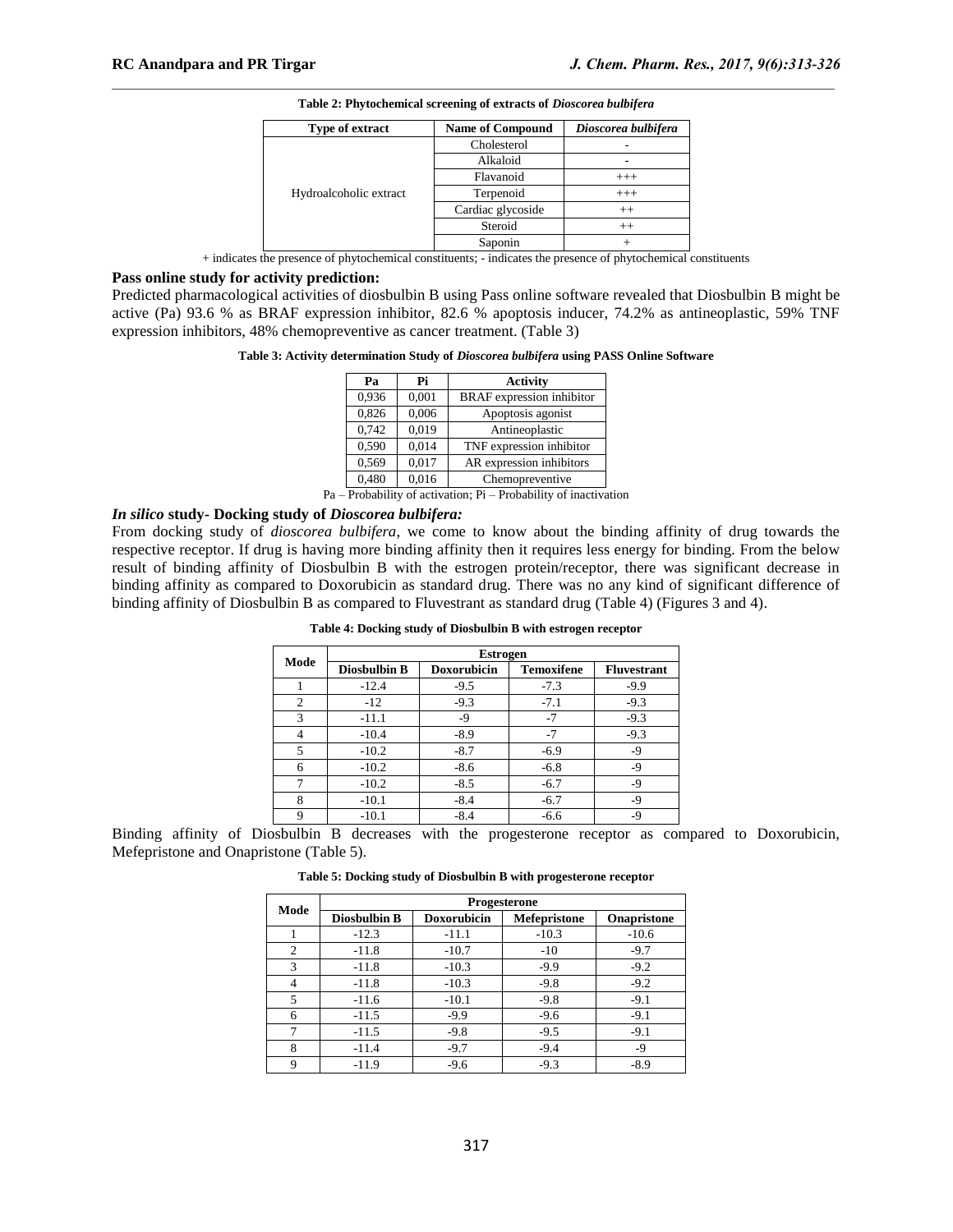

**Figure 3: Binding affinity of Diosbulbin B with estrogen receptor**



**Figure 4: Binding affinity of Diosbulbin B with progesterone receptor**

From the below result, it is observed that there is no any kind of difference observed in binding affinity of Diosbulbin B with the Her2 receptor (Table 6) (Figure 5). **Table 6: Docking study of Diosbulbin B with Her2 receptor**

|                | Her2                |                    |  |
|----------------|---------------------|--------------------|--|
| Mode           | <b>Diosbulbin B</b> | <b>Doxorubicin</b> |  |
|                | $-11.2$             | $-11$              |  |
| $\overline{2}$ | $-11$               | $-10.4$            |  |
| 3              | $-10.9$             | $-10.4$            |  |
| 4              | $-10.8$             | $-10.1$            |  |
| 5              | $-10.5$             | $-9.9$             |  |
| 6              | $-10.4$             | $-9.5$             |  |
| 7              | $-10.1$             | $-9.5$             |  |
| 8              | $-9.9$              | $-9.3$             |  |
|                | $-9.7$              | $-9.3$             |  |

Binding Affinity with Her2 0.0 Affinity (Kcal/mol) Affinity (Kcal/mol) 1 2 3 4 5 6 7 8 9 -5.0 -10.0 -15.0 Her2 & Her2 &

**Figure 5: Binding affinity of Diosbulbin B with Her2 receptor**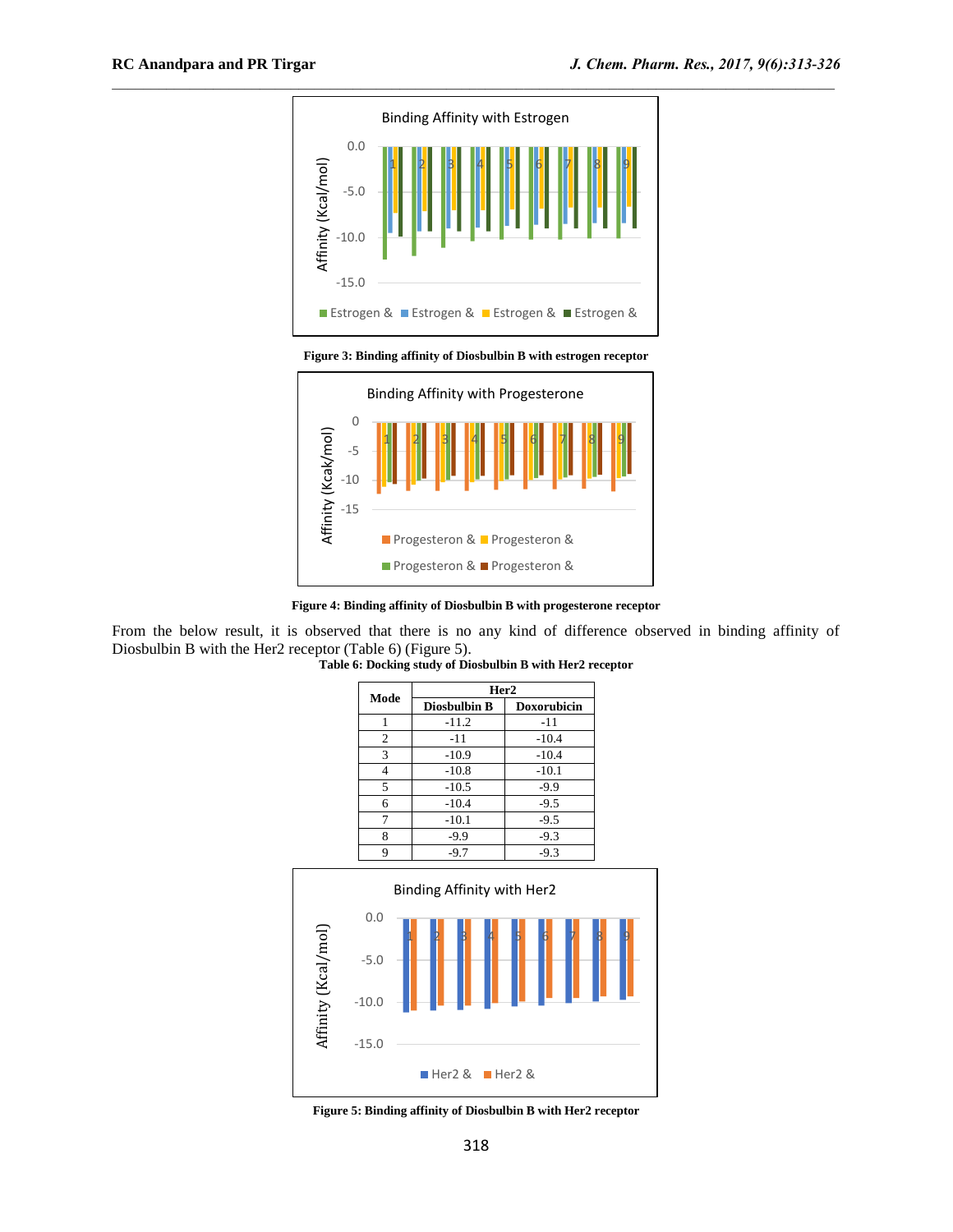From the below result, it is observed that Diosbulbin B on aromatase having same binding affinity as compared to Exemestane and Testolactone. There was decrease in binding affinity of Diosbulbin B on aromatase as compared to Doxorubicin and Letrozole (Table 7) (Figure 6).

| Mode                | <b>Aromatase</b> |             |                   |           |                     |
|---------------------|------------------|-------------|-------------------|-----------|---------------------|
| <b>Diosbulbin B</b> |                  | Doxorubicin | <b>Exemestane</b> | Letrozole | <b>Testolactone</b> |
| 1                   | $-11.4$          | $-10.4$     | $-11.2$           | $-7.7$    | $-11.5$             |
| $\overline{c}$      | $-10.7$          | $-10.2$     | $-10.6$           | $-7.6$    | $-10.7$             |
| 3                   | $-10.7$          | $-10$       | $-10.6$           | $-7.6$    | $-10.5$             |
| $\overline{4}$      | $-10.5$          | $-9.9$      | $-10.5$           | $-7.4$    | $-10.4$             |
| 5                   | $-10.4$          | $-9.8$      | $-10.4$           | $-7.4$    | $-10.4$             |
| 6                   | $-10.2$          | $-9.8$      | $-10.3$           | $-7.3$    | $-10.4$             |
| 7                   | $-10.1$          | $-9.8$      | $-10.2$           | $-7.3$    | $-10.1$             |
| 8                   | $-10$            | $-9.8$      | $-9.9$            | $-7.2$    | $-9.9$              |
| 9                   | $-10$            | $-9.8$      | $-9.6$            | $-7.2$    | $-9.9$              |

|  |  | Table 7: Docking study of Diosbulbin B with aromatase |
|--|--|-------------------------------------------------------|
|  |  |                                                       |



**Figure 6: Binding affinity of Diosbulbin B with aromatase**

# **Effects of hydroalcoholic extract of** *Dioscorea bulbifera* **on cell viability (Hemolytic activity):**

Haemolytic activity of extract was done to know the cytotoxic effect of *Dioscorea bulbifera*, by collecting blood from animals by retroorbital method. Serum was separated by cooling centrifuge and different solution of drug was prepared and absorbance of sample was taken by UV-visible spectrophotometer. As the absorbance of sample increases there are more chances of haemolysis, which indicates cytotoxic activity of test samples of different concentration (Table 8).

| Concentration(mg/ml) | Absorbance ( $\lambda_{\text{max}}$ 541 nm) | % haemolysis |
|----------------------|---------------------------------------------|--------------|
|                      | 1.954                                       | 36%          |
| 200                  | 2.573                                       | 54%          |
| 500                  | 3.552                                       | 82%          |

#### **Effects of Hydroalcoholic extract of** *Dioscorea bulbifera* **on MDAMB 231 breast cancer cell line:**

The breast cancer cell lines MDA-MB-231 were used to evaluate cytotoxic effects of Hydroalcoholic extract of *Dioscorea bulbifera. MDA-MB-231* cancer cell line is helpful to understand important role in control of growth and proliferation of breast tumor cells. MDA-MB-231 cancer cell may serve as a model for native human breast cancer cell line as they express high estrogen receptors and adenosine receptor. Overexpression of these receptors results in activation of Adenosine A2B receptors mediate a stimulation of adenylyl cyclase, but are in addition coupled to a Ca2+ signal. The Ca2+ response requires activation of phospholipase C and appears to be mediated via Gq/11 pathway. Further work will be required to understand the role of the A2B adenosine receptors in tumor growth and development (Figure 7).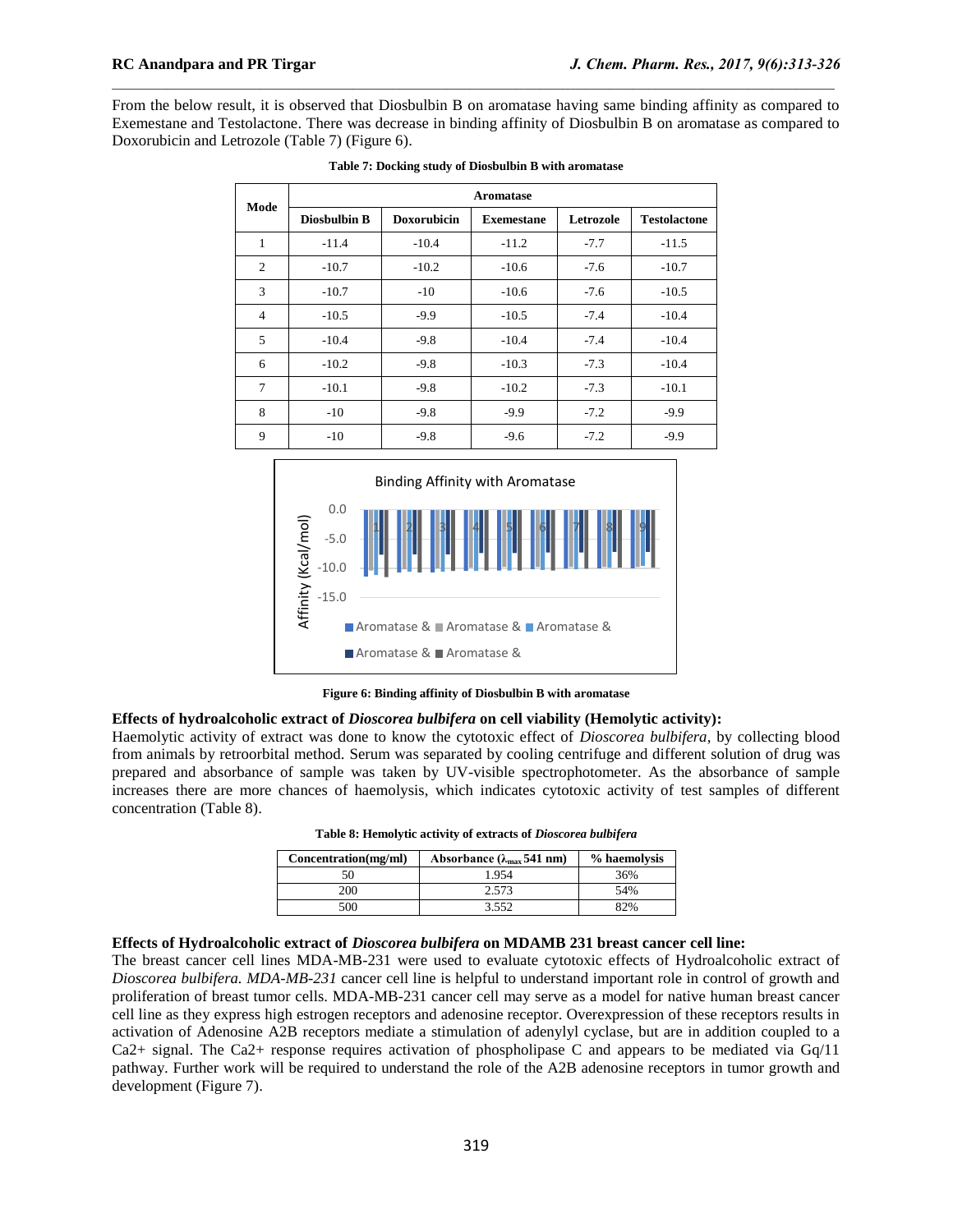

**Figure 7: Hemolytic activity of extracts of** *Dioscorea bulbifera*

# **% cell viability:**

Different concentration of hydro alcoholic extract of *Dioscorea bulbifera* were subjected to determined % cell viability study using MDA-MB-231 at 8, 24 and 48 hours. There were concentration dependent decreased in cell viability was observed in treatment of hydroalcoholic extract of *Dioscorea bulbifera* (Table 9) (Figures 8-13).

| Concentration (mg/ml) | % Cell Viability |        |        |  |  |  |
|-----------------------|------------------|--------|--------|--|--|--|
|                       | 8 hrs            | 24 hrs | 48 hrs |  |  |  |
| Negative control      |                  |        |        |  |  |  |
| 10                    | 106.65           | 50.24  | 43.79  |  |  |  |
| 50                    | 105.61           | 49.62  | 26.97  |  |  |  |
| 100                   | 100.58           | 48.47  | 24.72  |  |  |  |
| 200                   | 87.22            | 35.2   | 15.82  |  |  |  |
| 500                   | 64.83            | 12.28  | 6.72   |  |  |  |

**Table 9: %cell viability of hydroalcoholic extract of** *Dioscorea bulbifera*

# **IC50:**

The IC50 is the concentration of an inhibitor where the response (or binding) is reduced by half. This quantitative measure indicates how much of a particular drug or other substance is needed to inhibit a given biological process by half. Different concentration of hydro alcoholic extract of Dioscorea bulbifera at different time cost were subjected to determined IC5o value using Graphpad prism 6 software at 8, 24 and 48 hours. There were dependent time cost decreased in IC5o value was observed in treatment of hydroalcoholic extract of *Dioscorea bulbifera*. (Table 10)

**Table 10: IC50 of hydroalcoholic extract of** *Dioscorea bulbifera*



**Figure 8: Growth curve for MDA-MB-231 cells at 8 hrs**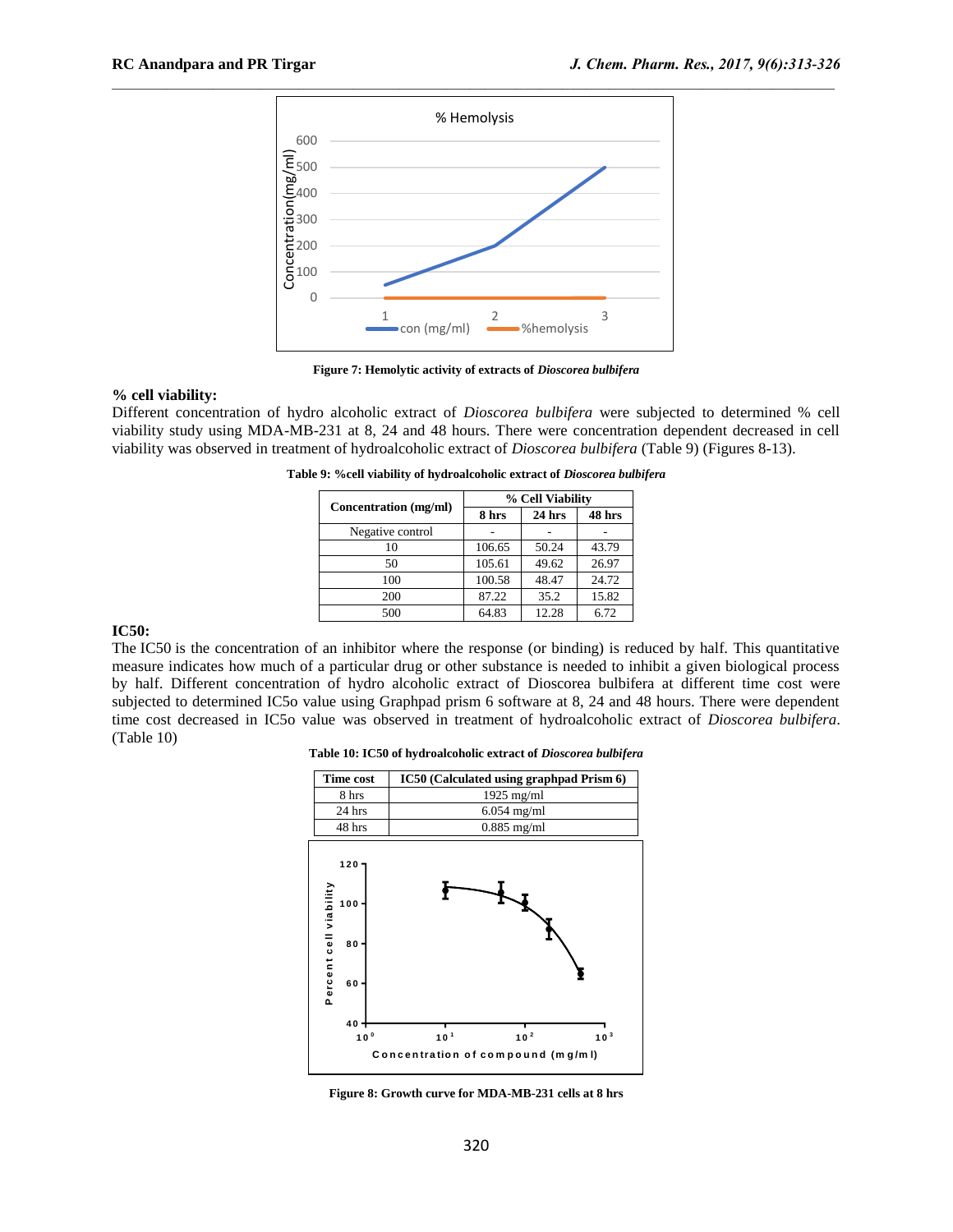

**Figure 9: Photomicrograph of MDA-MB-231 cells at 8 hrs**

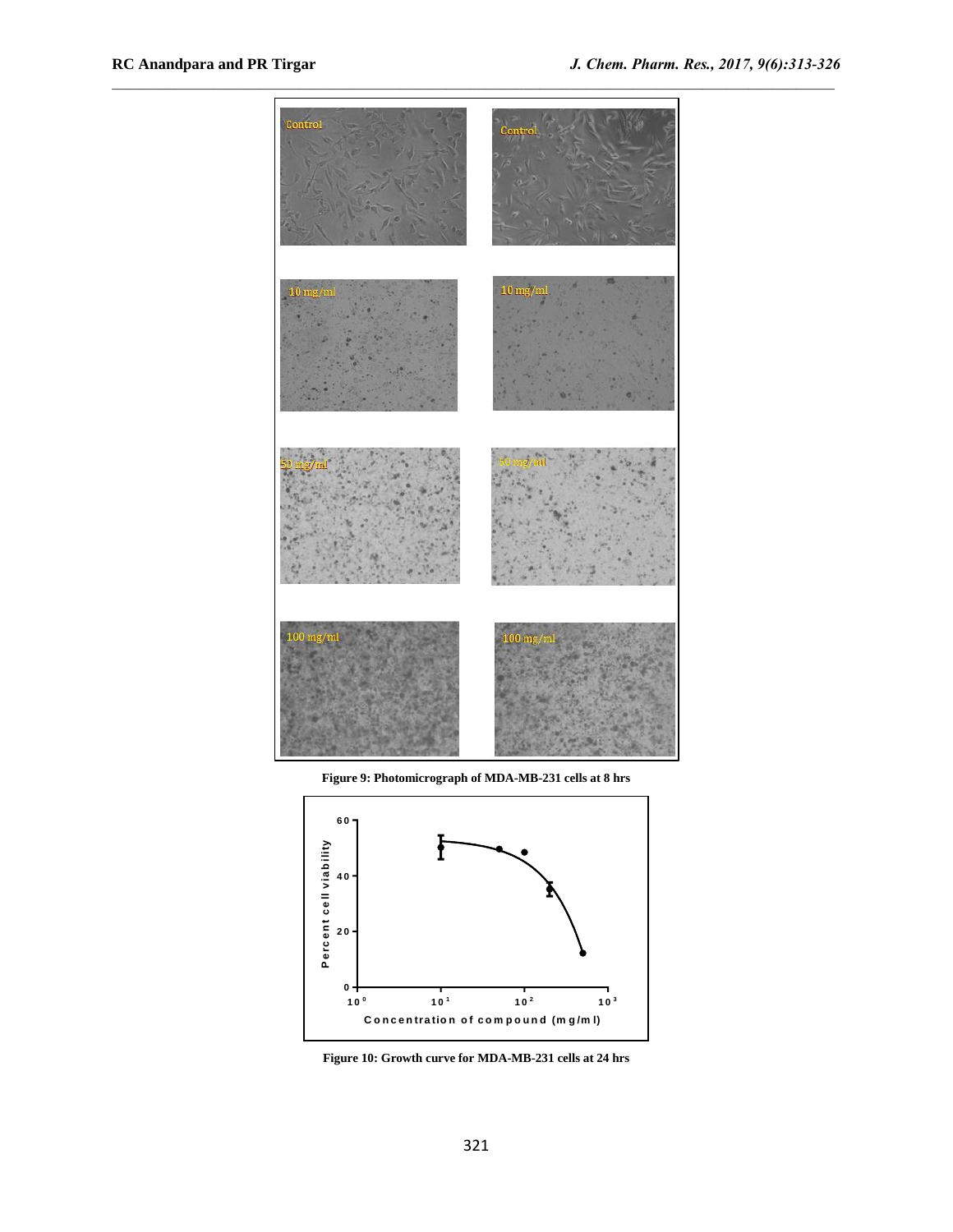

**Figure 11: Photomicrograph of MDA-MB-231 cells at 24 hrs**

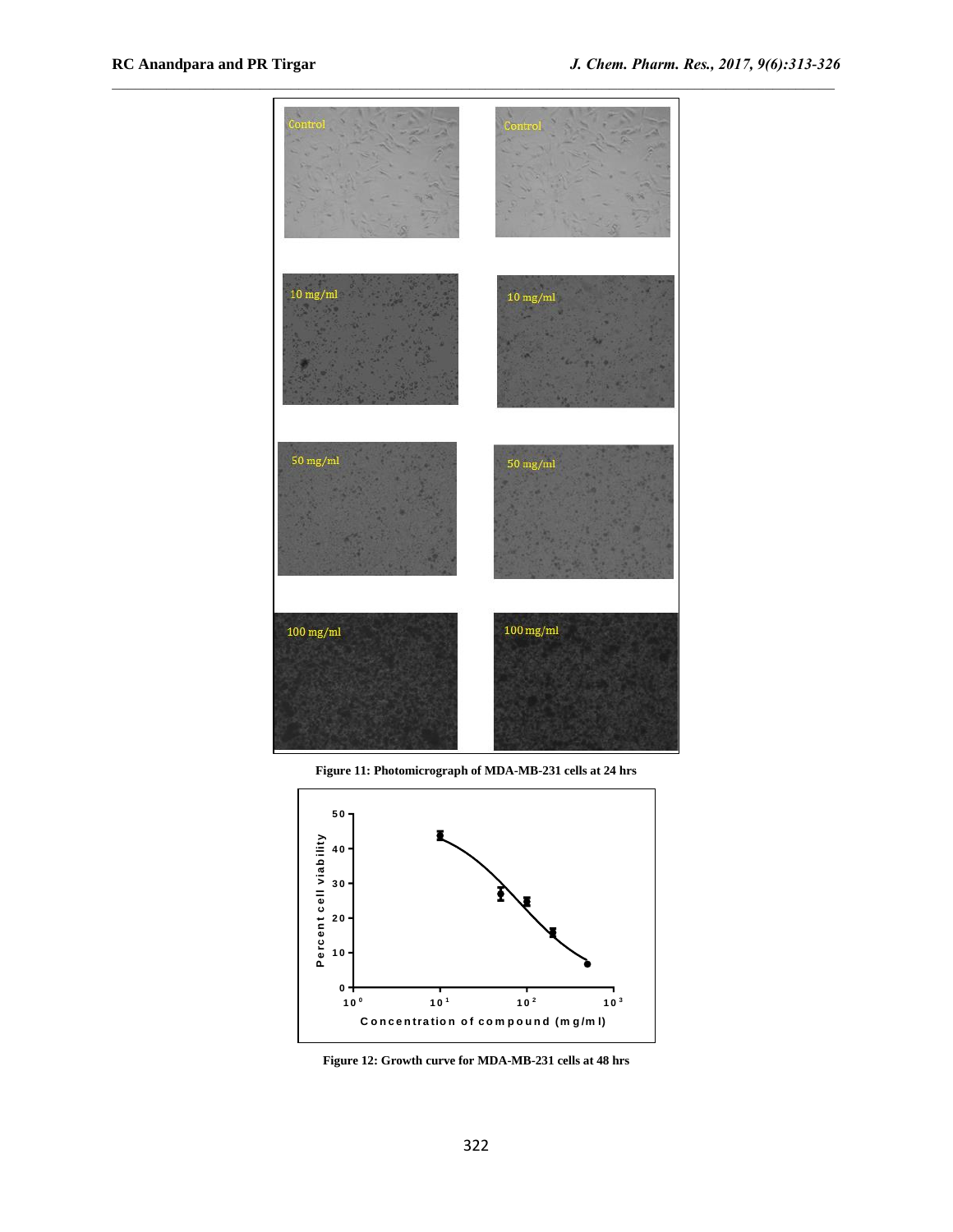

**Figure 13: Photomicrograph of MDA-MB-231 cells at 48 hrs**

## **Effects of Hydroalcoholic extract of** *Dioscorea bulbifera* **on Estrogen level:**

Estrogens are considered to play a major role in promoting the proliferation of both the normal and the neoplastic breast epithelium. Increase estrogen levels in body indicate that there are more chances of breast cancer in human. There was a significant increase in estrogen level in disease control group  $(74.54 \pm 3.10)$  as compared to normal control group (41.36  $\pm$  1.11). There was significant decrease in estrogen level in standard Tamoxifen(20mg/kg) group (58.76  $\pm$  2.40), HEDB (200mg/kg) group (57.17  $\pm$  2.32), HEDB (500mg/kg) group (59.49  $\pm$  1.64) as compared to disease control group (Tables 11 and 12) (Figure 14).

| Table 11: Beneficial effect of Dioscorea bulbifera on Estrogen levels at 15th day in NMU induce breast cancer Wistar female rats |  |  |
|----------------------------------------------------------------------------------------------------------------------------------|--|--|
|                                                                                                                                  |  |  |

| Groups                        |       | $Average \pm SEM$ |       |       |       |       |                           |
|-------------------------------|-------|-------------------|-------|-------|-------|-------|---------------------------|
| Normal                        | 42.07 | 40.01             | 41.01 | 43.03 | 40.04 | 42.05 | $41.36 \pm 1.11$          |
| Disease                       | 75.02 | 79.52             | 71.47 | 73.03 | 77.36 | 70.89 | $74.54 + 3.10^{\text{*}}$ |
| Standard Tamoxifen (20 mg/kg) | 55.25 | 58.23             | 59.63 | 63.24 | 57.58 | 58.67 | $58.76 + 2.40^*$          |
| HEDB(200mg/kg)                | 58.02 | 56.32             | 59.36 | 53.27 | 60.23 | 55.85 | $57.17 + 2.32**$          |
| HEDB(500mg/kg)                | 59.32 | 61.32             | 57.56 | 57.17 | 60.34 | 61.23 | $59.49 \pm 1.64***$       |

# - Significant increase in estrogen level in disease control group as compared to normal control group; \*\* indicate significant decreased in estrogen level in standard treated group as compared to diseases control group (level of significance p<0.001≈significant.); \*\*\* indicate significant decreased in estrogen level in treatment group as compared to diseases control group (level of significance p<0.001≈highly significant).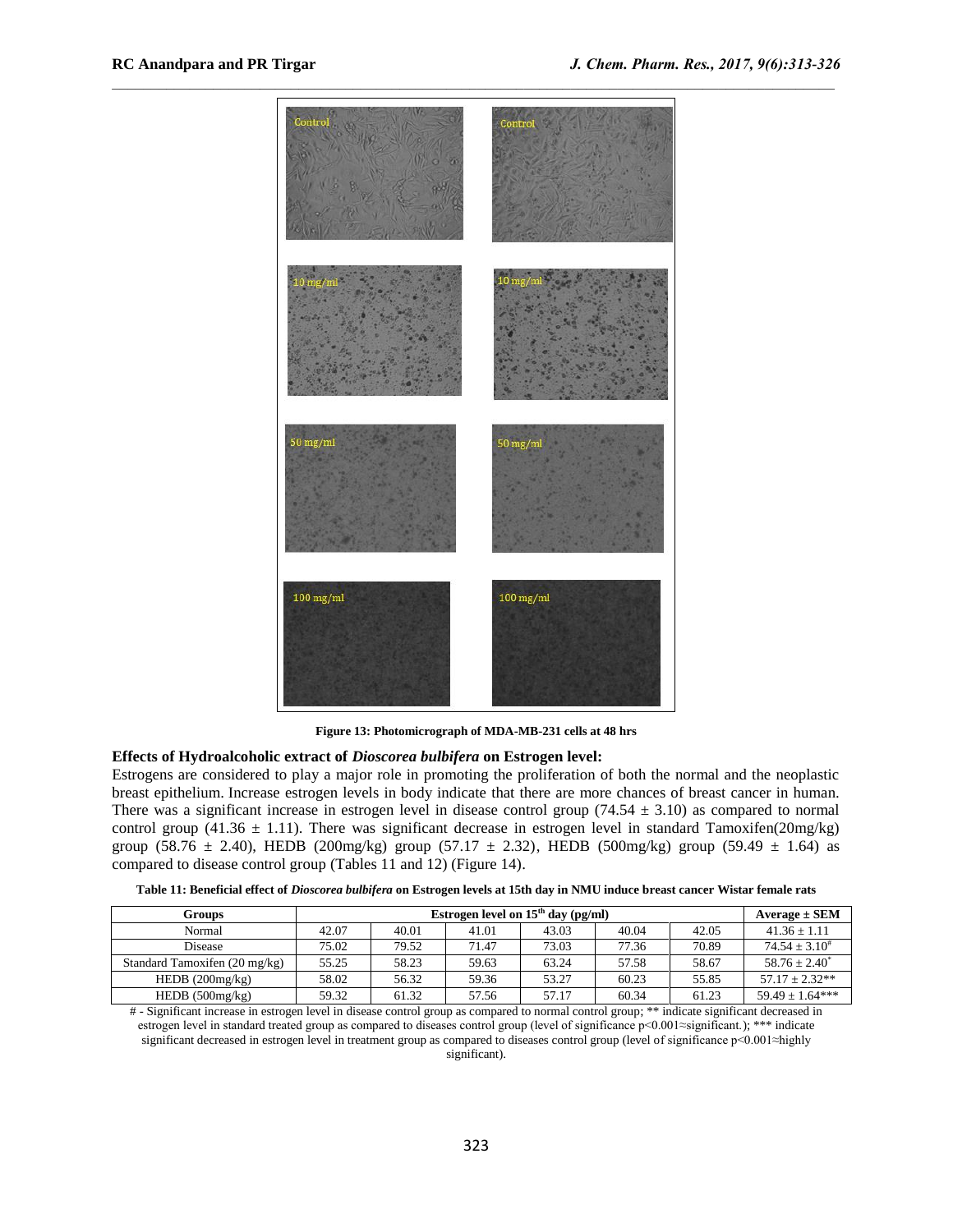**Table 12: Beneficial effect of** *Dioscorea bulbifera* **on Estrogen levels after 30 days in NMU induce breast cancer Wistar female rats**

| Groups                        |       | Estrogen level after 30 days (pg/ml) |       |       |       |       | $Average \pm SEM$              |
|-------------------------------|-------|--------------------------------------|-------|-------|-------|-------|--------------------------------|
| Normal                        | 42.07 | 40.01                                | 41.01 | 43.03 | 40.04 | 42.05 | $41.36 \pm 1.11$               |
| Disease                       | 95.03 | 99.05                                | 97.05 | 96.03 | 98.04 | 95.05 | $96.70 \pm 1.49^{\text{*}}$    |
| Standard Tamoxifen (20 mg/kg) | 48.07 | 47.01                                | 50.23 | 55.55 | 49.04 | 49.09 | $49.83 \pm 2.74$ <sup>**</sup> |
| HEDB $(200mg/kg)$             | 45.77 | 47.93                                | 49.06 | 48.55 | 49.04 | 47.09 | $47.90 \pm 1.17***$            |
| HEDB(500mg/kg)                | 44.77 | 43.06                                | 41.66 | 42.55 | 45.04 | 44.09 | $43.52 \pm 1.21$               |

<sup># -</sup> Significant increase in estrogen level in disease control group as compared to normal control group; \*\* indicate significant decreased in estrogen level in standard treated group as compared to diseases control group (level of significance p<0.001≈significant.); \*\*\* indicate significant decreased in estrogen level in treatment group as compared to diseases control group (level of significance p<0.001≈highly significant.)



**Figure 14: Estrogen levels in hydroalcoholic extract of** *Dioscorea bulbifera*

n=6 and results were shown as mean ± SEM; Control group received distilled water; Disease control group received NMU (50mg/kg, i.p.) in respective group; Standard control group received Tamoxifen (20mg/kg, p.o.) in respective group; Test (T1) group received HEDB(200mg/kg, p.o.) (Hydro alcoholic extracts of *Dioscorea bulbifera)*; Test (T2) group received HEDB (500mg/kg, p.o.) (Hydro alcoholic extracts of *Dioscorea bulbifera)*

# - Significant increased in estrogen level in disease control group as compared to normal control group; \*\* indicate significant decreased in estrogen level in standard treated group as compared to diseases control group (level of significance p<0.001≈significant.); \*\*\* indicate significant decreased in estrogen level in treatment group as compared to diseases control group (level of significance p<0.001≈highly significant.)

## **Effects of hydroalcoholic extract of** *Dioscorea bulbifera* **on progesterone level:**

Progesterone is an ovarian steroid hormone that is essential for normal breast development during puberty and in preparation for lactation and breastfeeding. Progesterone decreases the cell proliferation. As the level of progesterone increases there are more chances of breast cancer. There was significant increase in progesterone levels in disease control group (36.62  $\pm$  1.12<sup>#</sup>) as compared to normal group (9.68  $\pm$  0.37). There was significant decrease in progesterone level in standard group  $(21.08 \pm 2.41^{**})$ , HEDB  $(200 \text{ mg/kg})$  group  $(20.14 \pm 1.75^{***})$  and HEDB (500 mg/kg) group (19.08  $\pm$  2.45\*\*\*) as compared to disease control group (36.62  $\pm$  1.12<sup>#</sup>). (Tables 13 and 4) (Figure 15)

| Table 13: Beneficial effect of Dioscorea bulbifera on Progesterone levels at 15th day in NMU induced breast cancer Wistar female rats |  |  |  |
|---------------------------------------------------------------------------------------------------------------------------------------|--|--|--|
|                                                                                                                                       |  |  |  |

| Groups                        |       | Progesterone level on $15th$ day (pg/ml) | $Average \pm SEM$ |       |       |       |                     |
|-------------------------------|-------|------------------------------------------|-------------------|-------|-------|-------|---------------------|
| Normal                        | 9.2   | 10.3                                     | 9.5               | 9.7   | 10    | 9.4   | $9.68 \pm 0.37$     |
| Disease                       | 38.23 | 36.3                                     | 34.6              | 36.7  | 37.5  | 36.4  | $36.62 \pm 1.12^*$  |
| Standard Tamoxifen (20 mg/kg) | 19.4  | 22.5                                     | 20.5              | 25.7  | 20    | 18.4  | $21.08 \pm 2.41**$  |
| HEDB(200mg/kg)                | 18.36 | 20.38                                    | 23.25             | 19.23 | 21.32 | 18.32 | $20.14 \pm 1.75***$ |
| HEDB(500mg/kg)                | 15.3  | 20.32                                    | 16.35             | 19.65 | 22.32 | 20.54 | $19.08 \pm 2.45***$ |

# - Significant increase in progesterone level in disease control group as compared to normal control group; \*\* indicate significant decreased in progesterone level in standard treated group as compared to diseases control group (level of significance p<0.001≈significant.); \*\*\* indicate significant decreased in progesterone level in treatment group as compared to diseases control group (level of significance p<0.001≈highly significant)

**Table 14: Beneficial effect of** *Dioscorea bulbifera* **on Progesterone levels after 30 days in NMU induce breast cancer Wistar female rats**

| <b>Groups</b>                 |     | Progesterone level after 30 days (pg/ml) | Average $\pm$ SEM |      |      |      |                             |
|-------------------------------|-----|------------------------------------------|-------------------|------|------|------|-----------------------------|
| Normal                        | 9.2 | 10.3                                     | 9.5               | 9.7  | 10   | 9.4  | $9.68 \pm 0.37$             |
| Disease                       | >40 | 38.2                                     | 37.3              | 39.2 | 37.5 | 38.6 | $38.16 \pm 0.70^{\text{*}}$ |
| Standard Tamoxifen (20 mg/kg) | 9.4 | 9.5                                      | 9.5               | 11.7 | 10   | 9.4  | $9.91 \pm 0.82**$           |
| HEDB(200mg/kg)                | 9.4 | 9.5                                      | 9.5               | 9.2  | 10   | 9.4  | $9.5 \pm 0.24***$           |
| HEDB(500mg/kg)                | 9.3 | 10.5                                     | 9.5               | 9.7  | 10   | 9.4  | $9.73 \pm 0.41***$          |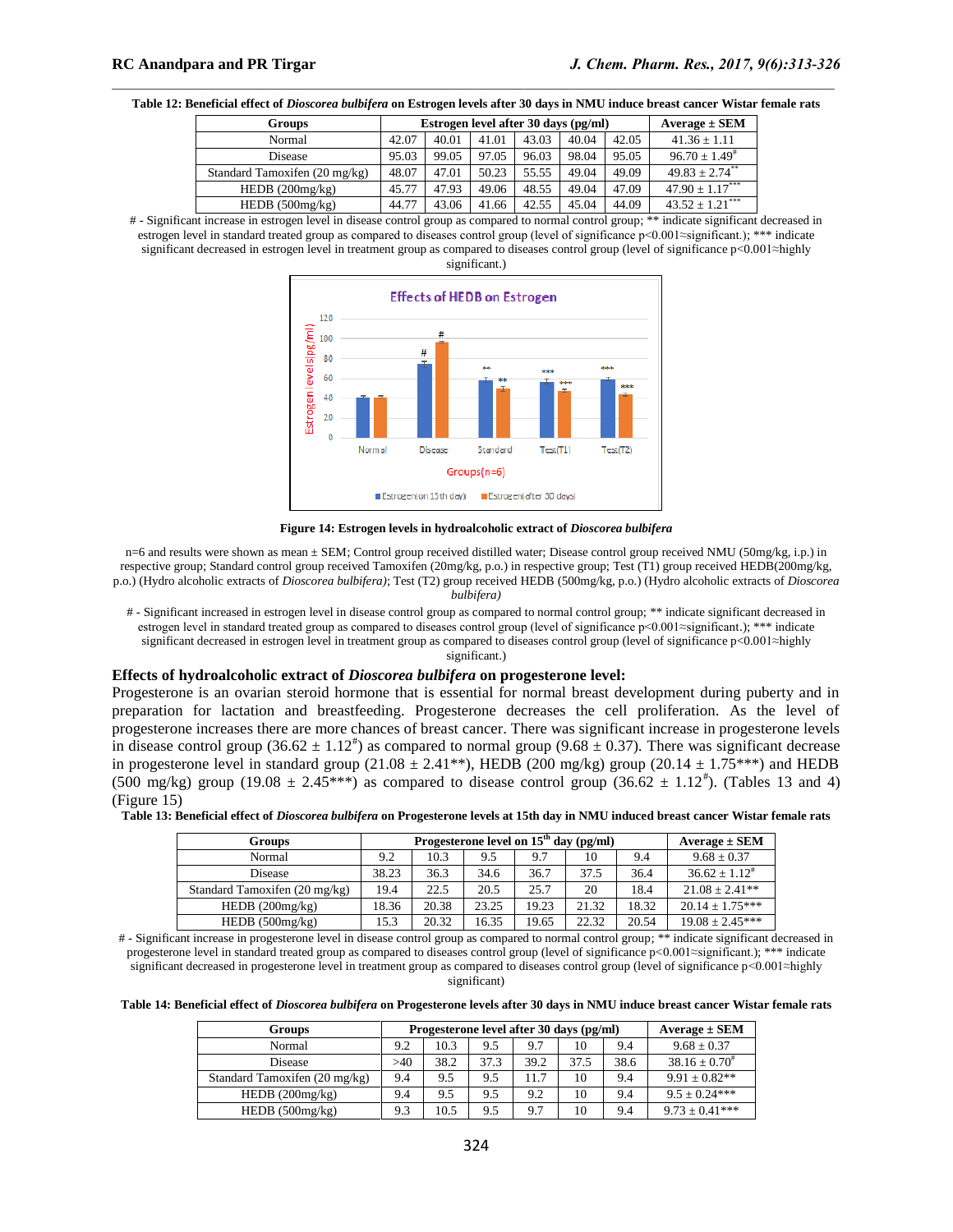# - Significant increase in progesterone level in disease control group as compared to normal control group; \*\* indicate significant decreased in progesterone level in standard treated group as compared to diseases control group (level of significance p<0.001≈significant.); \*\*\* indicate significant decreased in progesterone level in treatment group as compared to diseases control group (level of significance p<0.001≈highly significant.)



**Figure 15: Progesterone levels in hydroalcoholic extract of** *Dioscorea bulbifera*

n=6 and results were shown as mean ± SEM; Control group received distilled water; Disease control group received NMU(50mg/kg) in respective group; Standard control group received Tamoxifen (20mg/kg) in respective group; Treatment (1) control group received HEDB(200mg/kg); Treatment (2) control group received HEDB(500mg/kg)

# - Significant increase in progesterone level in disease control group as compared to normal control group; \*\* indicate significant decreased in progesterone level in standard treated group as compared to diseases control group (level of significance p<0.001≈significant.); \*\*\* indicate significant decreased in progesterone level in treatment group as compared to diseases control group (level of significance p<0.001≈highly significant)

#### **DISCUSSION AND CONCLUSION**

In silico study of Diosbulbin B was carried out to know the binding affinity of Diosbulbin B with the respective receptors/proteins. The receptors/proteins involved in study are estrogen, progesterone, Her2, Aromatase. *In vitro*  Haemolytic activity of extract was done to know the cytotoxic effect of *Dioscorea bulbifera*, as the absorbance of sample increases there are more chances of haemolysis, which indicates cytotoxic activity of test samples of different concentration. Different concentration of hydro alcoholic extract of *Dioscorea bulbifera* were subjected to determined % cell viability study using MDA-MB-231 cell line at 8, 24 and 48 hours. There were concentration dependent decreased in cell viability was observed in treatment of hydroalcoholic extract of *Dioscorea bulbifera*. The results of NMU induce breast cancer revealed that, Estrogens are considered to play a major role in promoting the proliferation of both the normal and the neoplastic breast epithelium. Increased estrogen levels in body indicate, that there are more chances of breast cancer in human. There was a significant increase in estrogen level in disease control group (74.54  $\pm$  3.10 pg/ml) as compared to normal control group (41.36  $\pm$  1.11 pg/ml). There was significant decrease in estrogen level in standard Tamoxifen(20mg/kg) group (58.76 ± 2.40, pg/ml), HEDB (200mg/kg) group  $(57.17 \pm 2.32, \text{pg/ml})$ , HEDB  $(500 \text{mg/kg})$  group  $(59.49 \pm 1.64, \text{pg/ml})$  as compared to disease control group. As the level of progesterone increases there are more chances of breast cancer. There was significant increase in progesterone levels in disease control group (36.62  $\pm$  1.12<sup>#,</sup> pg/ml) as compared to normal group (9.68  $\pm$  0.37, pg/ml). There was significant decrease in progesterone level in standard group  $(21.08 \pm 2.41^{**})$ , HEDB  $(200 \text{ mg/kg})$ group (20.14  $\pm$  1.75\*\*\* pg/ml) and HEDB (500 mg/kg) group (19.08  $\pm$  2.45\*\*\* pg/ml) as compared to disease control group (36.62  $\pm$  1.12<sup>#</sup> pg/ml). Thus at the end of 30 days trial, results indicated that *Dioscorea bulbifera* was effective in breast cancer management by decreasing estrogen and progesterone levels in blood serum and also decreases the cell viability of MDA-MB 231 cells as concentration and time points increases. These data indicted hydroalcoholic extract of *Dioscorea bulbifera* has therapeutic effect in breast cancer by working on adenosine receptor.

## **ACKNOWLEDGEMENT**

There are always moments when you look back in time, recall and reminisce things about past. Writing this acknowledgement is one of those very few moments. First of all I thank to my parents who is like a rejuvenation source for me, for always being ready to cope with any trouble around me what so ever, in spite of having no scientific background. I specially thank my fellow classmates' here- Rashmi Anandpara, for always being one step